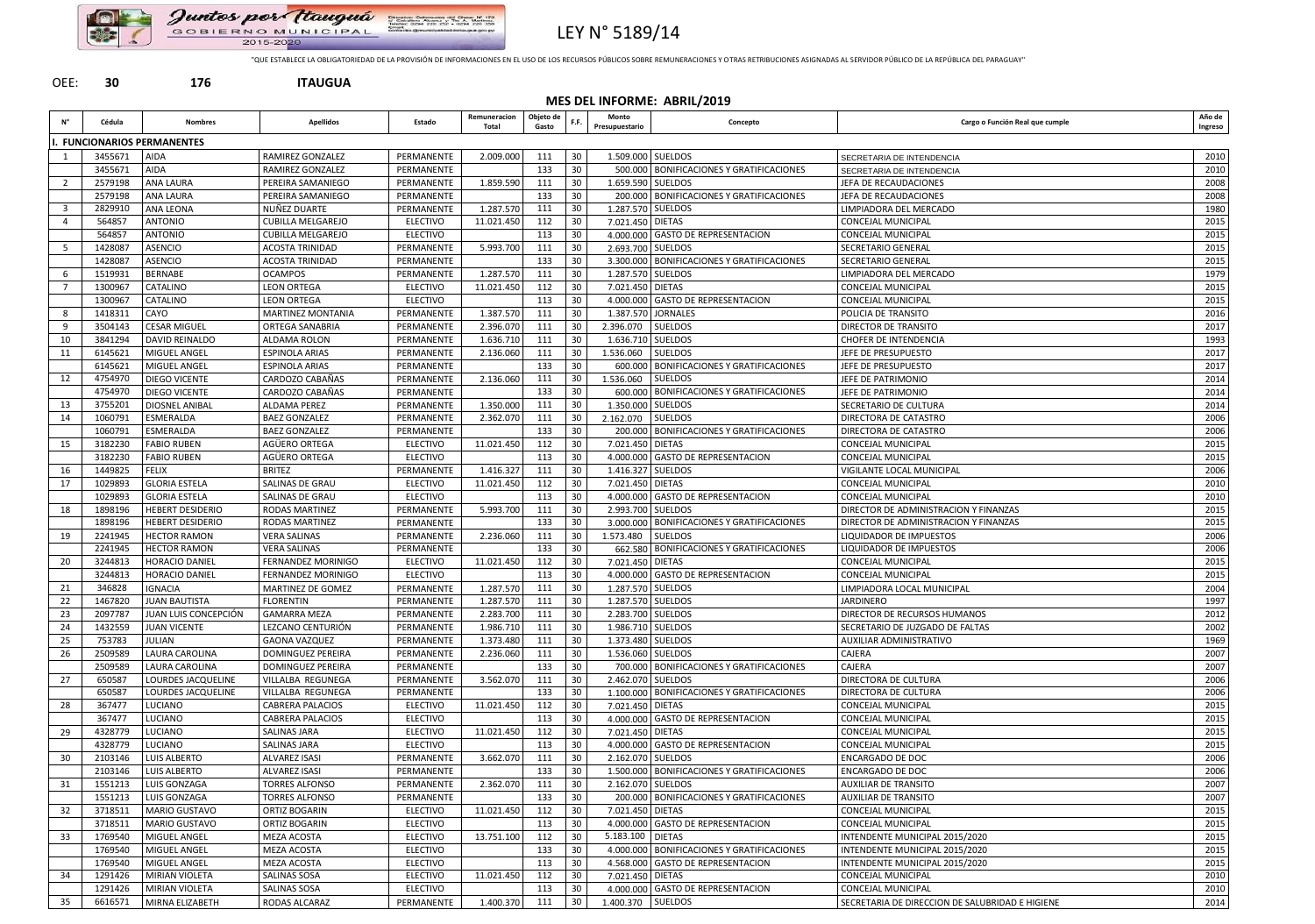| 36 | 5401266 | NOELIA TERESITA         | <b>SANTACRUZ BOGARIN</b> | PERMANENTE      | 1.490.000  | 111 | 30 | 1.390.000         | <b>SUELDOS</b>                                            | SECRETARIA DE LA DIRECCION DE RECURSOS HUMANOS     | 2014 |
|----|---------|-------------------------|--------------------------|-----------------|------------|-----|----|-------------------|-----------------------------------------------------------|----------------------------------------------------|------|
|    | 5401266 | <b>NOELIA TERESITA</b>  | <b>SANTACRUZ BOGARIN</b> | PERMANENTE      |            | 133 | 30 |                   | 100.000   BONIFICACIONES Y GRATIFICACIONES                | l SECRETARIA DE LA DIRECCION DE RECURSOS HUMANOS   | 2014 |
| 37 | 3994625 | NORMA BEATRIZ           | NUÑEZ SALDIVAR           | PERMANENTE      | 1.500.000  | 111 | 30 | 1.500.000         | SUELDOS                                                   | I SECRETARIA DE DIRECCION DE SALUBRIDAD E HIGIENE  | 2016 |
| 38 | 1738363 | ODULIO                  | OJEDA GIMENEZ            | PERMANENTE      | 1.375.777  | 111 | 30 | 1.375.777 SUELDOS | l SERENO DEPARTAMENTO OPERATIVO DE TRANSITO               |                                                    | 2007 |
| 39 | 1527261 | OSCAR ESTANISLAO        | <b>GONZALEZ VERA</b>     | PERMANENTE      | 2.396.070  | 111 | 30 |                   | 2.396.070 SUELDOS                                         | LJEFE DE APREMIOS                                  | 1997 |
| 40 | 1173239 | RAMON                   | <b>CARBALLO BRITEZ</b>   | PERMANENTE      | 1.416.327  | 111 | 30 |                   | 1.416.327 SUELDOS                                         | <b>SERENO MUNICIPAL</b>                            | 2017 |
| 41 | 1261454 | RAMON                   | CARDOZO CAMPUZANO        | <b>ELECTIVO</b> | 11.021.450 | 112 | 30 | 7.021.450 DIETAS  |                                                           | l CONCEJAL MUNICIPAL                               | 2010 |
|    | 1261454 | RAMON                   | CARDOZO CAMPUZANO        | <b>ELECTIVO</b> |            | 113 | 30 |                   | 4.000.000 GASTO DE REPRESENTACION                         | CONCEJAL MUNICIPAL                                 | 2010 |
| 42 | 1111724 | RAMONA                  | DURE CABAÑAS             | PERMANENTE      | 2.162.070  | 111 | 30 |                   | 2.162.070 SUELDOS                                         | ASESORA DIRECCION DE DIRECCION DE RECURSOS HUMANOS | 2002 |
| 43 | 1988591 | ROLANDO DAVID           | <b>GIMENEZ ESCURRA</b>   | PERMANENTE      | 2.761.960  | 111 | 30 | 2.761.960         | <b>SUELDOS</b>                                            | <b>JUEZ DE FALTAS</b>                              | 2016 |
| 44 | 3545086 | <b>RUBEN ANTONIO</b>    | MORINIGO ORREGO          | PERMANENTE      | 3.012.070  | 111 | 30 |                   | 2.662.070 SUELDOS<br>  SECRETARIO GENERAL JUNTA MUNICIPAL |                                                    | 2003 |
|    | 3545086 | <b>RUBEN ANTONIO</b>    | <b>MORINIGO ORREGO</b>   | PERMANENTE      |            | 133 | 30 |                   | 350.000 BONIFICACIONES Y GRATIFICACIONES                  | SECRETARIO GENERAL JUNTA MUNICIPAL                 | 2003 |
| 45 | 3335705 | <b>RUTH NATALIA</b>     | <b>RIVEROS RIQUELME</b>  | PERMANENTE      | 1.959.000  | 111 | 30 |                   | 1.959.000 SUELDOS                                         | AUXILIAR ADMINISTRATIVO DE LA JUNTA MUNICIPAL      | 2010 |
| 46 | 4171300 | <b>SANDRA ELIZABETH</b> | CABAÑAS GALEANO          | PERMANENTE      | 1.287.570  | 111 | 30 |                   | 1.287.570 SUELDOS                                         | AUXILIAR DE DIRECCIÓN DE TRANSITO                  | 2008 |
| 47 | 1990586 | TOMAS                   | <b>RUIZ ROA</b>          | PERMANENTE      | 1.337.570  | 111 | 30 |                   | 1.337.570 SUELDOS                                         | <b>INSPECTOR DE MATADERÍA</b>                      | 2007 |
| 48 | 1092187 | <b>TOMAS ANTONIO</b>    | <b>MORINIGO GUERRERO</b> | <b>ELECTIVO</b> | 11.021.450 | 112 | 30 | 7.021.450 DIETAS  |                                                           | CONCEJAL MUNICIPAL                                 | 2015 |
|    | 1092187 | <b>TOMAS ANTONIO</b>    | <b>MORINIGO GUERRERO</b> | <b>ELECTIVO</b> |            | 113 | 30 |                   | 4.000.000 GASTO DE REPRESENTACION                         | CONCEJAL MUNICIPAL                                 | 2015 |
| 49 | 1450866 | <b>VICTORINO</b>        | <b>ORTEGA</b>            | PERMANENTE      | 1.287.570  | 111 | 30 |                   | 1.287.570 SUELDOS                                         | <b>ENCARGADO DE DEPOSITO</b>                       | 1997 |
| 50 | 876164  | <b>WILFRIDO</b>         | <b>DELGADO ROMERO</b>    | <b>ELECTIVO</b> | 11.021.450 | 112 | 30 | 7.021.450 DIETAS  |                                                           | <b>CONCEJAL MUNICIPAL</b>                          | 2010 |
|    | 876164  | <b>WILFRIDO</b>         | DELGADO ROMERO           | <b>ELECTIVO</b> |            | 113 | 30 |                   | 4.000.000 GASTO DE REPRESENTACION                         | <b>CONCEJAL MUNICIPAL</b>                          | 2010 |
| 51 | 2918459 | WILMA                   | ACUÑA MIRANDA            | PERMANENTE      | 3.666.110  | 111 | 30 |                   | 2.016.110 SUELDOS                                         | TESORERA                                           | 2007 |
|    | 2918459 | <b>WILMA</b>            | ACUÑA MIRANDA            | PERMANENTE      |            | 133 | 30 |                   | 1.650.000   BONIFICACIONES Y GRATIFICACIONES              | <b>TESORERA</b>                                    | 2007 |

228.590.321

## **II. PERSONAL CONTRATADO**

|                         | $\ldots$ . Ensure continuing |                            |                           |                   |           |     |    |           |                                      |                                                                        |      |
|-------------------------|------------------------------|----------------------------|---------------------------|-------------------|-----------|-----|----|-----------|--------------------------------------|------------------------------------------------------------------------|------|
|                         | 5137103                      | <b>ALCIDES EMMANUEL</b>    | <b>JARA RODRIGUEZ</b>     | <b>CONTRATADO</b> | 450.000   | 144 | 30 |           | 450.000 JORNALES                     | <b>AUXILIAR DE GUITARRA</b>                                            | 2018 |
| $\overline{2}$          | 6377875                      | ALDO                       | <b>ACOSTA VEGA</b>        | CONTRATADO        | 1.500.000 | 144 | 30 |           | 1.500.000 JORNALES                   | CHOFER DE CAMION VOLQUETE                                              | 2015 |
| $\overline{\mathbf{3}}$ | 4752712                      | ALDO ISAAC                 | RODRIGUEZ ORTIZ           | <b>CONTRATADO</b> | 1.380.000 | 144 | 30 |           | 1.380.000 JORNALES                   | <b>INSPECTOR DE TRANSITO</b>                                           | 2018 |
|                         | 1125750                      | <b>ALFREDO</b>             | <b>MEDINA LOPEZ</b>       | CONTRATADO        | 4.300.000 | 145 | 30 |           | 4.300.000   HONORARIOS PROFESIONALES | <b>ASESOR EXTERNO</b>                                                  | 2016 |
| -5                      | 1175896                      | <b>AMADO</b>               | <b>FERNANDEZ SANABRIA</b> | CONTRATADO        | 1.160.000 | 144 | 30 |           | 1.160.000 JORNALES                   | NOTIFICADOR DE DIRCCIÓN DE SALUBRIDAD E HIGIENE                        | 2001 |
|                         | 7368308                      | <b>ANALIA NOEMI</b>        | FERREIRA AGUILERA         | CONTRATADO        | 800.000   | 144 | 30 |           | 800.000 JORNALES                     | GUIA MUSEO PARROQUIAL VIRGEN DEL ROSARIO                               | 2016 |
|                         | 2301762                      | <b>ANA ZUNILDA</b>         | ARZAMENDIA BAEZ           | <b>CONTRATADO</b> | 250.000   | 144 | 30 |           | 250.000 JORNALES                     | PROFESORA DE ZUMBA                                                     | 2019 |
| -8                      | 1396710                      | ANDRES                     | MANCUELLO                 | CONTRATADO        | 1.350.000 | 144 | 30 |           | 1.350.000 JORNALES                   | <b>ELECTRICISTA</b>                                                    | 2006 |
| 9                       | 1035413                      | ANDRES ABELINO             | CASTILLO                  | CONTRATADO        | 2.200.000 | 144 | 30 |           | 2.200.000 JORNALES                   | CHOFER RETROEXCAVADORA                                                 | 2008 |
| 10                      | 3711339                      | <b>ANDRES SABINO</b>       | ZORRILLA GAMARRA          | CONTRATADO        |           | 144 | 30 |           | <b>JORNALES</b>                      | PROFESOR DEL CENTRO COMUNITARIO DEL ARTE DE ALDAMA CAÑADA              | 2014 |
| 11                      | 4845025                      | <b>ANGEL RAMON</b>         | <b>RIVEROS</b>            | <b>CONTRATADO</b> | 1.380.000 | 144 | 30 |           | 1.380.000 JORNALES                   | <b>INSPECTOR DE TRANSITO</b>                                           | 2016 |
| 12                      | 527457                       | <b>ANTONIA</b>             | SERVIAN NEDINA            | <b>CONTRATADO</b> | 1.200.000 | 144 | 30 |           | 1.200.000 JORNALES                   | COCINERA DE LA ESCUELA BÁSICA Nº 1019 ESPIRITU SANTO                   | 2017 |
| 13                      | 1425163                      | <b>ANTONIO DEMETRIO</b>    | <b>AGUILAR</b>            | CONTRATADO        | 2.500.000 | 144 | 30 |           | 2.500.000 JORNALES                   | <b>ENCARGADO DE MANTENIMIENTO VIAL</b>                                 | 2015 |
| 14                      | 1995142                      | <b>ANUNCIO</b>             | FERREIRA SALINAS          | <b>CONTRATADO</b> | 1.500.000 | 144 | 30 |           | 1.500.000 JORNALES                   | ENCARGADO DEL CEMENTERIO                                               | 2006 |
| 15                      | 2547295                      | ARMINDA                    | <b>ACOSTA RIVEROS</b>     | CONTRATADO        | 1.625.000 | 144 | 30 |           | 1.625.000 JORNALES                   | PERSONAL DE LA CUARILLA MUNICIPAL                                      | 2012 |
| 16                      | 3019326                      | ARNALDO CRISTINO           | DIAZ BOBADILLA            | CONTRATADO        | 1.380.000 | 144 | 30 |           | 1.380.000 JORNALES                   | <b>INSPECTOR DE TRANSITO</b>                                           | 2015 |
| 17                      | 2093968                      | ATANASIO                   | <b>GONZALEZ RUIZ DIAZ</b> | CONTRATADO        | 1.420.000 | 144 | 30 |           | 1.420.000 JORNALES                   | VIGILANTE DEL CENTRO CULTURAL                                          | 2006 |
| 18                      | 1723069                      | AUGUSTO SABINO             | <b>BAEZ</b>               | CONTRATADO        | 1.625.000 | 144 | 30 |           | 1.625.000 JORNALES                   | PERSONAL DE LA CUADRILLA MUNICIPAL                                     | 2017 |
| 19                      | 1630337                      | <b>AURELIA</b>             | <b>LOPEZ</b>              | CONTRATADO        | 1.625.000 | 144 | 30 |           | 1.625.000 JORNALES                   | PERSONAL DE LA CUARILLA MUNICIPAL                                      | 2008 |
| 20                      | 2166986                      | <b>BERNARDINO</b>          | CANDIA                    | CONTRATADO        | 1.625.000 | 144 | 30 |           | 1.625.000 JORNALES                   | PERSONAL DE LA CUARILLA MUNICIPAL                                      | 2001 |
| 21                      | 2387158                      | BERNARDINO                 | <b>OJEDA</b>              | <b>CONTRATADO</b> | 1.388.800 | 144 | 30 |           | 1.388.800 JORNALES                   | VIGILANTE DEL CENTRO CULTURAL                                          | 2001 |
| 22                      | 3426496                      | <b>BLANCA CELINA</b>       | <b>FLEITAS DE GAONA</b>   | <b>CONTRATADO</b> | 1.350.000 | 144 | 30 |           | 1.350.000 JORNALES                   | COCINERA ESCUELA CONCEPCION LEYES DE CHAVEZ                            | 2014 |
| 23                      | 4672918                      | <b>BLANCA JUSTINA</b>      | LOPEZ DE SANTACRUZ        | CONTRATADO        | 2.000.000 | 144 | 30 |           | 2.000.000 JORNALES                   | ENCARGADA DE LA SECRETARIA DE LA MUJER                                 | 2016 |
| 24                      | 5784480                      | <b>BLAS HERMINIO</b>       | CARDOZO AMARILLA          | CONTRATADO        | 1.600.000 | 144 | 30 |           | 1.600.000 JORNALES                   | <b>CAJERO</b>                                                          | 2013 |
| 25                      | 5379991                      | <b>BRUNA YGNACIA</b>       | VEGA                      | <b>CONTRATADO</b> |           | 144 | 30 |           | <b>JORNALES</b>                      | PROFESOR DEL CENTRO COMUNITARIO DE ALDAMA CAÑADA                       | 2010 |
| 26                      | 2217811                      | CARLOS                     | <b>ALFONSO CACERES</b>    | CONTRATADO        | 1.625.000 | 144 | 30 |           | 1.625.000 JORNALES                   | PERSONAL DE LA CUARILLA MUNICIPAL                                      | 2010 |
| 27                      | 1810981                      | <b>CARLOS ALBERTO</b>      | <b>ESPINOLA</b>           | <b>CONTRATADO</b> | 1.460.000 | 144 | 30 |           | 1.460.000 JORNALES                   | SERENO CICLOVIA MUNICIPAL                                              | 2006 |
| 28                      | 7020470                      | <b>CARLOS ALBERTO</b>      | MUÑOZ GALARZA             | CONTRATADO        | 1.625.000 | 144 | 30 |           | 1.625.000 JORNALES                   | PERSONAL DE LIMPIEZA                                                   | 2019 |
| 29                      | 4866426                      | <b>CARLOS ALCIDES</b>      | <b>ECHEVERRIA CACERES</b> | <b>CONTRATADO</b> | 500.000   | 144 | 30 |           | 500.000 JORNALES                     | <b>GESTION COMUNICACIONAL GRAFICA DPTO DE CULTURA</b>                  | 2018 |
| 30                      | 4947780                      | CARLOS AUGUSTO             | ROMERO GAMARRA            | <b>CONTRATADO</b> | 1.500.000 | 144 | 30 |           | 1.500.000 JORNALES                   | CHOFER DIRECCION DE ADMINISTRACIÓN                                     | 2012 |
| 31                      | 1230922                      | CARLOS EDUARDO             | <b>RIVEROS OTERO</b>      | <b>CONTRATADO</b> | 1.500.000 | 144 | 30 |           | 1.500.000 JORNALES                   | <b>ENCARGADO DE OFICINA DE ACCESO A INFORMACIONES PUBLICAS</b>         | 2010 |
| 32                      | 1257725                      | <b>CARLOS RUBÉN</b>        | <b>RIVEROS</b>            | CONTRATADO        | 1.625.000 | 144 | 30 | 1.625.000 | <b>JORNALES</b>                      | PERSONAL DE LA CUARILLA MUNICIPAL                                      | 2006 |
| 33                      | 2342498                      | <b>CARLOS UBALDO</b>       | SALINAS SOSA              | <b>CONTRATADO</b> | 1.000.000 | 144 | 30 |           | 1.000.000 JORNALES                   | SERENO JUNTA MUNICIPAL                                                 | 2006 |
| 34                      | 4694597                      | <b>CARMEN DIANA</b>        | <b>SERVIAN CENTURION</b>  | <b>CONTRATADO</b> | 1.180.000 | 144 | 30 |           | 1.180.000 JORNALES                   | SECRETARIA ASESORIA JURIDICA                                           | 2006 |
| 35                      | 4653056                      | CAROLINA                   | <b>CANTERO ARANA</b>      | CONTRATADO        |           | 144 | 30 |           | <b>JORNALES</b>                      | AYUDANTE COCINA ESCUELA CONCEPCIÓN LEYES DE CHAVEZ                     | 2014 |
| 36                      | 4689541                      | CATALINA                   | <b>FLEITAS PRESENTADO</b> | <b>CONTRATADO</b> | 1.200.000 | 144 | 30 |           | 1.200.000 JORNALES                   | AYUDANTE DE COCINA ESCUELA JUKYRYMI                                    | 2016 |
| 37                      | 5540564                      | <b>CELINA MARIA</b>        | LEGUIZAMÓN CAMPUZAMO      | CONTRATADO        |           | 144 | 30 |           | <b>JORNALES</b>                      | PROFESORA AUXILIAR DEL CENTRO COMUNITARIO MUNICIPAL DE ARTE DE YVYRATY | 2018 |
| 38                      | 2316677                      | <b>CELSO</b>               | DIAZ FLORENTÍN            | <b>CONTRATADO</b> | 1.625.000 | 144 | 30 |           | 1.625.000 JORNALES                   | PERSONAL DELA CUADRILLA MUNICIPAL                                      | 2017 |
| 39                      | 5631461                      | <b>CESAR FIDEL</b>         | <b>GONZALEZ GONZALEZ</b>  | <b>CONTRATADO</b> | 1.000.000 | 144 | 30 |           | 1.000.000 JORNALES                   | ORDENANZA DE LA JUNTA MUNICIPAL                                        | 2016 |
| 40                      | 4993881                      | <b>CESAR JESUS DAVID</b>   | <b>OJEDA MARTINEZ</b>     | <b>CONTRATADO</b> | 1.380.000 | 144 | 30 | 1.380.000 | <b>JORNALES</b>                      | AGENTE MUNICIPAL DE TRANSITO                                           | 2017 |
| 41                      | 2046148                      | <b>CHISTIAN BIENVENIDO</b> | <b>CANTERO NUNEZ</b>      | CONTRATADO        | 1.680.000 | 144 | 30 |           | 1.680.000 JORNALES                   | <b>INSPECTOR DE TRANSITO</b>                                           | 2016 |
| 42                      | 1129825                      | CLAUDELINA                 | ROJAS DE RIVEROS          | <b>CONTRATADO</b> | 1.200.000 | 144 | 30 |           | 1.200.000 JORNALES                   | COCINERA DE LA ESCUELA PROF. ESTANISLAO ESPINOLA                       | 2014 |
| 43                      | 5615895                      | <b>CRISTHIAN ADOLFO</b>    | <b>MARIQUE</b>            | <b>CONTRATADO</b> | 1.625.000 | 144 | 30 |           | 1.625.000 JORNALES                   | PERSONAL DE LA CUADRILLA MUNICIPAL                                     | 2017 |
|                         |                              |                            |                           |                   |           |     |    |           |                                      |                                                                        |      |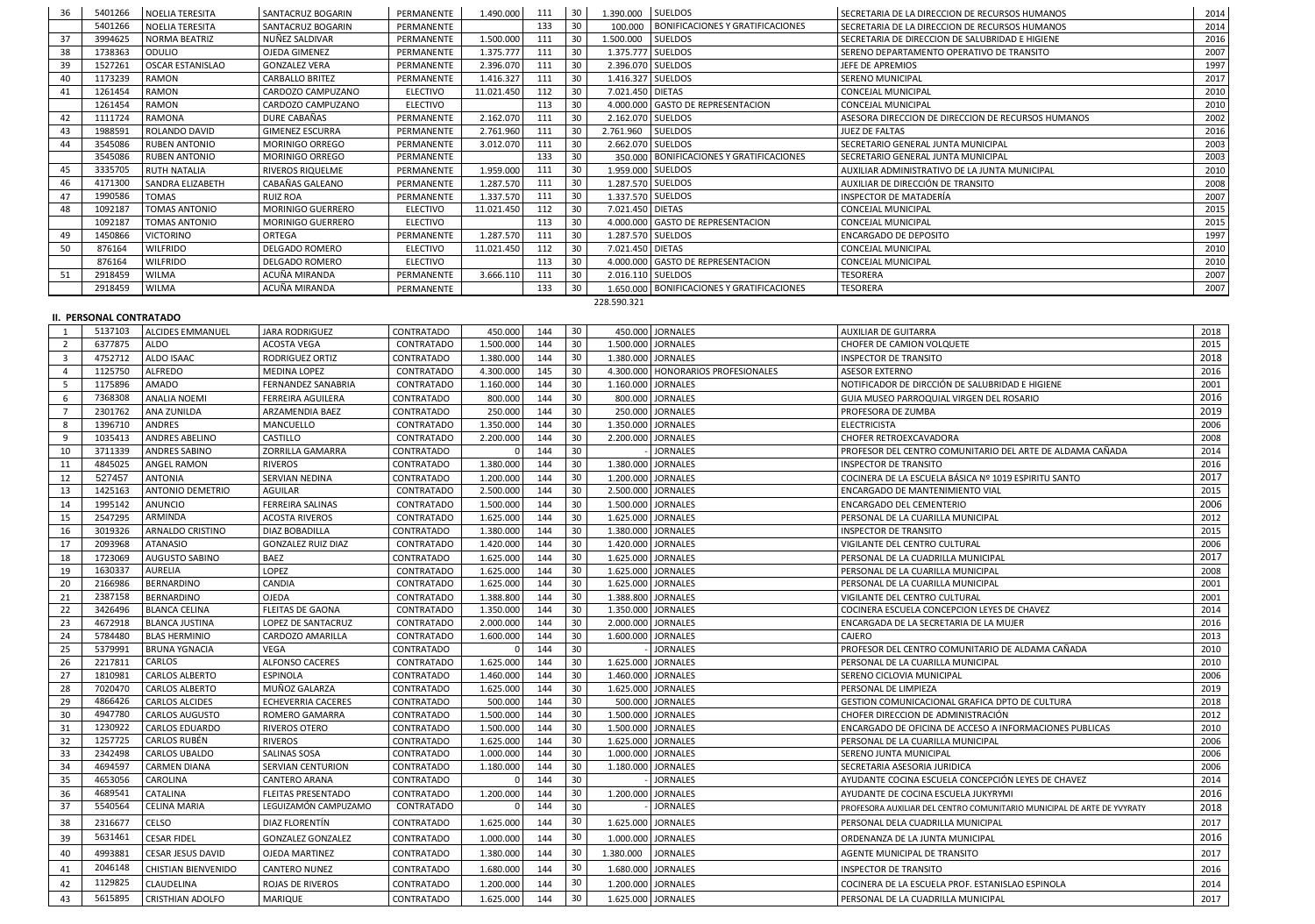| 44       | 2098056            | <b>CRISTHIAN MILCIADES</b>         | <b>OLMEDO GAONA</b>        | CONTRATADO               | 1.456.000              | 144 | 30       |           | 1.456.000 JORNALES<br>SERENO DEL MERCADO MUNICIPAL             |                                                              |      |  |  |
|----------|--------------------|------------------------------------|----------------------------|--------------------------|------------------------|-----|----------|-----------|----------------------------------------------------------------|--------------------------------------------------------------|------|--|--|
| 45       | 4141026            | <b>CHRISTIAN EMILIANO</b>          | <b>ENCINA CANTERO</b>      | CONTRATADO               | 500.000                | 144 |          |           | 500.000 JORNALES                                               | ENCARGADO DE TELECENTRO                                      | 2019 |  |  |
| 46       | 5013815            | <b>CRISTINA</b>                    | ORTIZ                      | CONTRATADO               | 1.200.000              | 144 | 30       |           | 1.200.000 JORNALES                                             | COCINERA DE LA ESCUELA URUNDE'Y                              | 2014 |  |  |
| 47       | 6548480            | CYNTHIA MARINA                     | <b>ESCOBAR VEGA</b>        | CONTRATADO               | 1.380.000              | 144 | 30       |           | 1.380.000 JORNALES                                             | <b>INSPECTOR DE TRANSITO</b>                                 | 2016 |  |  |
| 48       | 4212344            | <b>CYNTHIA RAMONA</b>              | PEREZ ACOSTA               | CONTRATADO               | 1.478.000              | 144 | 30       |           | 1.478.000 JORNALES                                             | <b>INSPECTOR DE TRANSITO</b>                                 | 2006 |  |  |
| 49       | 3861018            | DAIHANA BEATRIZ                    | ZARZA VEGA                 | CONTRATADO               | 950.000                | 144 | 30       |           | 950.000 JORNALES                                               | AUXILIAR SECRETARIA ESCUELA DE TEATRO                        | 2015 |  |  |
| 50       | 3983099            | <b>DAMYR FABIAN</b>                | <b>FABIO PALACIOS</b>      | CONTRATADO               | 800.000                | 144 | 30       |           | 800.000 JORNALES                                               | PROFESOR DE GUITARRA                                         | 2011 |  |  |
| 51       | 2392439            | DANELIA ROSALBA                    | <b>CACERES DE BAEZ</b>     | CONTRATADO               | 1.650.000              | 144 | 30       |           | 1.650.000 JORNALES                                             | ASISTENTE DE SECRETARIA DE ACCION SOCIAL                     | 2010 |  |  |
|          | 1256862            | DANIEL                             | PATIÑO GALEANO             |                          |                        | 144 | 30       |           | 1.625.000 JORNALES                                             | PERSONAL DE LA CUARILLA MUNICIPAL                            | 2004 |  |  |
| 52       | 1551577            | <b>DEOLINDA RAMONA</b>             |                            | CONTRATADO               | 1.625.000              |     | 30       |           | <b>JORNALES</b>                                                | PROFESORA DEL CENTRO COMUNITARIO DEL ARTE DE ALDAMA CAÑADA   |      |  |  |
| 53       | 3323891            |                                    | <b>GIMENEZ BERKHOLTZ</b>   | CONTRATADO               |                        | 144 | -30      |           |                                                                |                                                              | 2011 |  |  |
| 54       |                    | <b>DERLIS JOAQUIN</b>              | <b>CORREA OCAMPOS</b>      | CONTRATADO               | 2.200.000              | 144 |          |           | 2.200.000 JORNALES<br>JEFE DE CATASTRO                         |                                                              | 2001 |  |  |
| 55       | 3664625<br>1563441 | DIEGO ARMANDO                      | VILLAGRA ESPINOLA          | CONTRATADO               | 1.100.000              | 144 | 30<br>30 |           | 1.100.000 JORNALES                                             | AUXILIAR ADMINISTRATIVO DEL MERCADO MUNICIPAL                | 2017 |  |  |
| 56<br>57 | 868480             | <b>DOLLY ELIZABETH</b><br>EDELMIRO | MORALES CABRERA<br>CABAÑAS | CONTRATADA<br>CONTRATADO | 2.200.000<br>1.500.000 | 145 |          |           | 2.200.000   HONORARIOS PROFESIONALES                           | <b>AUDITORA INTERNA</b>                                      | 2018 |  |  |
|          |                    |                                    |                            |                          |                        | 144 | 30       |           | 1.500.000 JORNALES<br>SERENO DEL AREA RECREATIVO DE ESTANZUELA |                                                              | 2018 |  |  |
| 58       | 1223116            | <b>EDUARDO</b><br>EDUARDO          | RAMIREZ                    | CONTRATADO               | 2.650.000              | 144 | 30       |           | 2.650.000 JORNALES                                             | CHOFER MOTONIVELADORA                                        | 2010 |  |  |
| 59       | 6263431            |                                    | ALDANA ESCURRA             | CONTRATADO               | 1.380.000              | 144 | 30       |           | 1.380.000 JORNALES<br><b>INSPECTOR DE TRANSITO</b>             |                                                              | 2017 |  |  |
| 60       | 1823791            | <b>ELOISA</b>                      | CANDIA                     | CONTRATADO               | 1.276.000              | 144 | -30      |           | 1.276.000 JORNALES<br>LIMPIADORA DE LA INSTITUCIÓN             |                                                              | 2001 |  |  |
| 61       | 925860             | <b>ELVIRA</b>                      | MANCUELLO                  | CONTRATADO               | 1.200.000              | 144 | 30       |           | 1.200.000 JORNALES<br>COCINERA DE LA ESCUELA URUNDE'Y          |                                                              | 2015 |  |  |
| 62       | 1701557            | <b>EMILIANO</b>                    | <b>DIAZ</b>                | CONTRATADO               | 2.340.000              | 144 | 30       |           | 2.340.000 JORNALES<br>CHOFER CUADRILLA MUNICIPAL               |                                                              | 2013 |  |  |
| 63       | 5421873            | EMMANUEL                           | LOPEZ CORONEL              | CONTRATADO               | 1.625.000              | 144 | 30       |           | 1.625.000 JORNALES                                             | PERSONAL DE LA CUARILLA MUNICIPAL                            | 2016 |  |  |
| 64       | 3690061            | <b>ENRIQUE ALBERTO</b>             | <b>ESCOBAR OVELAR</b>      | CONTRATADO               |                        | 144 | 30       |           | <b>JORNALES</b>                                                | CONSULTORIA Y FORTALECIMIENTO DE LOS CENTROS COMUNITARIOS    | 2012 |  |  |
| 65       | 2072917            | <b>FAUSTO</b>                      | <b>GALEANO GUERRERO</b>    | CONTRATADO               | 1.800.000              | 144 | 30       |           | 1.800.000 JORNALES                                             | SEPULTURERO DEL CEMENTERIO MUNICIPAL                         | 2001 |  |  |
| 66       | 1297237            | <b>FEDERICO</b>                    | MARECOS HERMOSILLA         | CONTRATADO               | 1.800.000              | 145 | 30       |           | 1.800.000   HONORARIOS PROFESIONALES                           | ASESOR DEL DEPARTAMENTO DE CULTURA                           | 2016 |  |  |
| 67       | 2913774            | <b>FELICIA</b>                     | SERVIAN OJEDA              | CONTRATADO               | 1.000.000              | 144 | -30      |           | 1.000.000 JORNALES                                             | LIMPIADORA DEL CENTRO CULTURAL                               | 2011 |  |  |
| 68       | 439792             | <b>FELIX</b>                       | FERREIRA MORINIGO          | CONTRATADO               | 350.000                | 144 | -30      |           | 350.000 JORNALES                                               | PROFESOR AUXILIAR DE CORO MUNICIPAL DE LA TERCERA EDAD       | 2016 |  |  |
| 69       | 1809865            | <b>FIDEL</b>                       | <b>COLMAN GIMENEZ</b>      | CONTRATADO               | 2.081.690              | 144 | 30       | 2.081.690 | <b>JORNALES</b>                                                | PERSONAL DE LA CUADRILLA MUNICIPAL                           | 2016 |  |  |
| 70       | 1790789            | <b>FIDELINA</b>                    | RUIZ DIAZ ZARACHO          | CONTRATADO               | 1.200.000              | 144 | 30       |           | 1.200.000 JORNALES                                             | COCINERA DE LA ESCUELA BASICA Nº 6.660 VECINOS UNIDOS        | 2016 |  |  |
| 71       | 1558227            | <b>FLORIA</b>                      | PIRIS AGUILERA             | <b>CONTRATADO</b>        | 4.400.000              | 145 | -30      |           | 4.400.000   HONORARIOS PROFESIONALES                           | FISCALIZADORA DE OBRAS DE FONACIDE                           | 2015 |  |  |
| 72       | 2352462            | <b>FRANCISCO JAVIER</b>            | MANCUELLO SAMANIEGO        | CONTRATADO               | 1.245.000              | 144 | 30       |           | 1.245.000 JORNALES<br>NOTIFICADOR DE CATASTRO                  |                                                              | 2006 |  |  |
| 73       | 5383061            | <b>FRANCISCO SANTIAGO</b>          | LUGO MONTANIA              | CONTRATADO               | 1.200.000              | 144 | 30       |           | 1.200.000 JORNALES<br>AUXILIAR ADMINISTRATIVO                  |                                                              | 2018 |  |  |
| 74       | 3823511            | <b>FREDY GABRIEL</b>               | TRINIDAD GONZALEZ          | CONTRATADO               | 1.200.000              | 144 | 30       |           | 1.200.000 JORNALES                                             | NOTIFICADOR DE RECAUDACIONES                                 | 2012 |  |  |
| 75       | 1247968            | <b>GILBERTO</b>                    | SARACHO OVELAR             | CONTRATADO               | 1.625.000              | 144 | 30       |           | 1.625.000 JORNALES                                             | PERSONAL DE LA CUARILLA MUNICIPAL                            | 2001 |  |  |
| 76       | 1888963            | <b>GILL</b>                        | ALFONSO JARA               | CONTRATADO               | 1.625.000              | 144 | 30       |           | 1.625.000 JORNALES                                             | VIGILANTE DEL LOCAL MUNICIPAL                                | 2001 |  |  |
| 77       | 2091234            | GLADIS                             | <b>GONZALEZ DE RAMIREZ</b> | CONTRATADO               | 1.350.000              | 144 | 30       |           | 1.350.000 JORNALES                                             | COCINERA ESCUELA CONCEPCIÓN LEYES DE CHAVEZ                  | 2014 |  |  |
| 78       | 1947556            | <b>GLADYS ELIZABETH</b>            | <b>CENTURION</b>           | CONTRATADO               | 1.200.000              | 144 | 30       |           | 1.200.000 JORNALES                                             | COCINERA DE LA ESCUELA BÁSICA Nº 1019 ESPIRITU SANTO         | 2017 |  |  |
| 79       | 3323239            | <b>GLADYS ESTELA</b>               | ORTEGA DUARTE              | CONTRATADO               | 1.200.000              | 144 | 30       |           | 1.200.000 JORNALES                                             | CONSEJERA DE CODENI                                          | 2012 |  |  |
| 80       | 4455573            | <b>GLADYS ZUNILDA</b>              | TOLEDO BENITEZ             | CONTRATADO               | 1.200.000              | 144 | 30       |           | 1.200.000 JORNALES                                             | CONSEJERA DE CODENI                                          | 2013 |  |  |
| 81       | 2189180            | <b>GLORIA RAMONA</b>               | ORTEGA SOLEY               | CONTRATADA               | 1.200.000              | 144 | 30       |           | 1.200.000 JORNALES                                             | COCINERA ESCUELA CONCEPCIÓN LEYES DE CHAVEZ                  | 2017 |  |  |
| 82       | 2392469            | <b>GLORIA ROSSANA</b>              | VELAZQUEZ G.               | CONTRATADO               | 1.350.000              | 144 | 30       |           | 1.350.000 JORNALES                                             | COCINERA ESCUELA JUKYRYMI                                    | 2014 |  |  |
| 83       | 3750268            | <b>GRACIELA</b>                    | VAZQUEZ MIÑO               | CONTRATADO               | 1.350.000              | 144 | 30       |           | 1.350.000 JORNALES                                             | COCINERA ESCUELA PROF. ESTANISLAO ESPINOLA                   | 2014 |  |  |
| 84       | 3819310            | <b>GRACIELA</b>                    | PRESENTADO                 | CONTRATADO               | 1.200.000              | 144 | -30      |           | 1.200.000 JORNALES                                             | AYUDANTE DE COCINA ESCUELA JUKYRYMI                          | 2014 |  |  |
| 85       | 5625542            | <b>GUADALUPE CATALINA</b>          | FERNANDEZ                  | CONTRATADO               | 1.000.000              | 144 | 30       |           | 1.000.000 JORNALES                                             | GUIA MUSEO PARROQUIAL VIRGEN DEL ROSARIO                     | 2017 |  |  |
| 86       | 1132395            | <b>GUSTAVO JAVIER</b>              | <b>CRECHI CORONEL</b>      | CONTRATADO               | 1.496.000              | 144 | 30       |           | 1.496.000 JORNALES<br>SERENO JUNTA MUNICIPAL                   |                                                              | 2006 |  |  |
| 87       | 6529318            | <b>GUSTAVO JAVIER</b>              | SALINAS TRINIDAD           | CONTRATADO               | 1.200.000              | 144 | 30       |           | 1.200.000 JORNALES                                             | AUXILIAR DE LA DIRECCION DE SALUBRIDAD E HIGUIENE            | 2017 |  |  |
| 88       | 2987093            | <b>HECTOR AMADO</b>                | CARDOZO LEGUIZAMON         | CONTRATADO               | 1.625.000              | 144 | 30       |           | 1.625.000 JORNALES                                             | PERSONAL DE LA CUARILLA MUNICIPAL                            | 2017 |  |  |
| 89       | 2100335            | <b>HECTOR VIDAL</b>                | <b>MEDINA</b>              | CONTRATADO               | 1.625.000              | 144 | 30       |           | 1.625.000 JORNALES                                             | PERSONAL DE LA CUARILLA MUNICIPAL                            | 2016 |  |  |
| 90       | 4783445            | <b>HERNAN</b>                      | <b>BAEZ GUERRERO</b>       | CONTRATADO               | 800.000                | 144 | -30      |           | 800.000 JORNALES                                               | PROFESOR DE GUITARRA                                         | 2012 |  |  |
| 91       | 5312526            | <b>HERNAN</b>                      | MERELES CARDOZO            | CONTRATADO               | 1.625.000              | 144 | 30       |           | 1.625.000 JORNALES                                             | PERSONAL DE LA CUARILLA MUNICIPAL                            | 2016 |  |  |
| 92       | 818645             | <b>HIGINIO</b>                     | <b>BRITOS BAREIRO</b>      | CONTRATADO               | 1.400.000              | 144 | 30       |           | 1.400.000 JORNALES                                             | ENCARGADO DE BIBLIOTECA DEL CENTRO CULTURAL                  | 2006 |  |  |
| 93       | 4186782            | <b>HUGO FRANCISCO</b>              | <b>CABRERA ORTEGA</b>      | CONTRATADO               | 1.250.000              | 144 | 30       |           | 1.250.000 JORNALES                                             | PROFESOR DEL TALLER DE TEATRO                                | 2012 |  |  |
| 94       | 4385687            | <b>HUGO JAVIER</b>                 | <b>ZORRILLA</b>            | CONTRATADO               | 1.625.000              | 144 | 30       |           | 1.625.000 JORNALES                                             | PERSONAL DE LA CUARILLA MUNICIPAL                            | 2006 |  |  |
| 95       | 2177322            | <b>INOCENCIO</b>                   | <b>GAONA</b>               | CONTRATADO               | 1.625.000              | 144 | 30       |           | 1.625.000 JORNALES                                             | PERSONAL DE LA CUARILLA MUNICIPAL                            | 1979 |  |  |
| 96       | 7897024            | <b>ISAAC EMANUEL</b>               | RIVEROS BRITEZ             | CONTRATADO               | 500.000                | 144 | -30      |           | 500.000 JORNALES                                               | AYUDANTE DE VIGILANCIA DE LA PLAZA MARTIN DE BARUA           | 2016 |  |  |
| 97       | 1754829            | <b>ISABELINO</b>                   | CABAÑAS BAREIRO            | CONTRATADO               | 1.625.000              | 144 | -30      |           | 1.625.000 JORNALES                                             | PERSONAL DE LA CUARILLA MUNICIPAL                            | 2006 |  |  |
| 98       | 781016             | <b>ISIDRO</b>                      | RAMIREZ                    | CONTRATADO               | 1.625.000              | 144 | 30       |           | 1.625.000 JORNALES                                             | PERSONAL DE LA CUARILLA MUNICIPAL                            | 2008 |  |  |
| 99       | 4633034            | <b>ISRAEL</b>                      | <b>COLMAN RIQUELME</b>     | CONTRATADO               | 1.500.000              | 144 | 30       |           | 1.500.000 JORNALES                                             | CHOFER DE CAMION VOLQUETE                                    | 2012 |  |  |
| 100      | 5479144            | <b>JESSICA ANDREA</b>              | ALONSO ALMADA              | CONTRATADO               | 1.150.000              | 144 | 30       |           | 1.150.000 JORNALES                                             | SECRETARIA DEL DPTO. DE AGRICULTURA                          | 2006 |  |  |
| 101      | 4099219            | <b>JOAQUIN</b>                     | AGUAYO                     | CONTRATADO               |                        | 144 | 30       |           | <b>JORNALES</b>                                                | PROFESOR DEL CENTRO COMUNITARIO MUNICIPAL DE ARTE DE YVYRATY | 2018 |  |  |
| 102      | 5216443            | <b>JOB DANIEL</b>                  | <b>BORDA RODRIGUEZ</b>     | CONTRATADO               | 1.610.000              | 144 | 30       |           | 1.610.000 JORNALES                                             | AUXILIAR DE ADMINISTRATIVO DE LA JUNTA MUNICIPAL             | 2012 |  |  |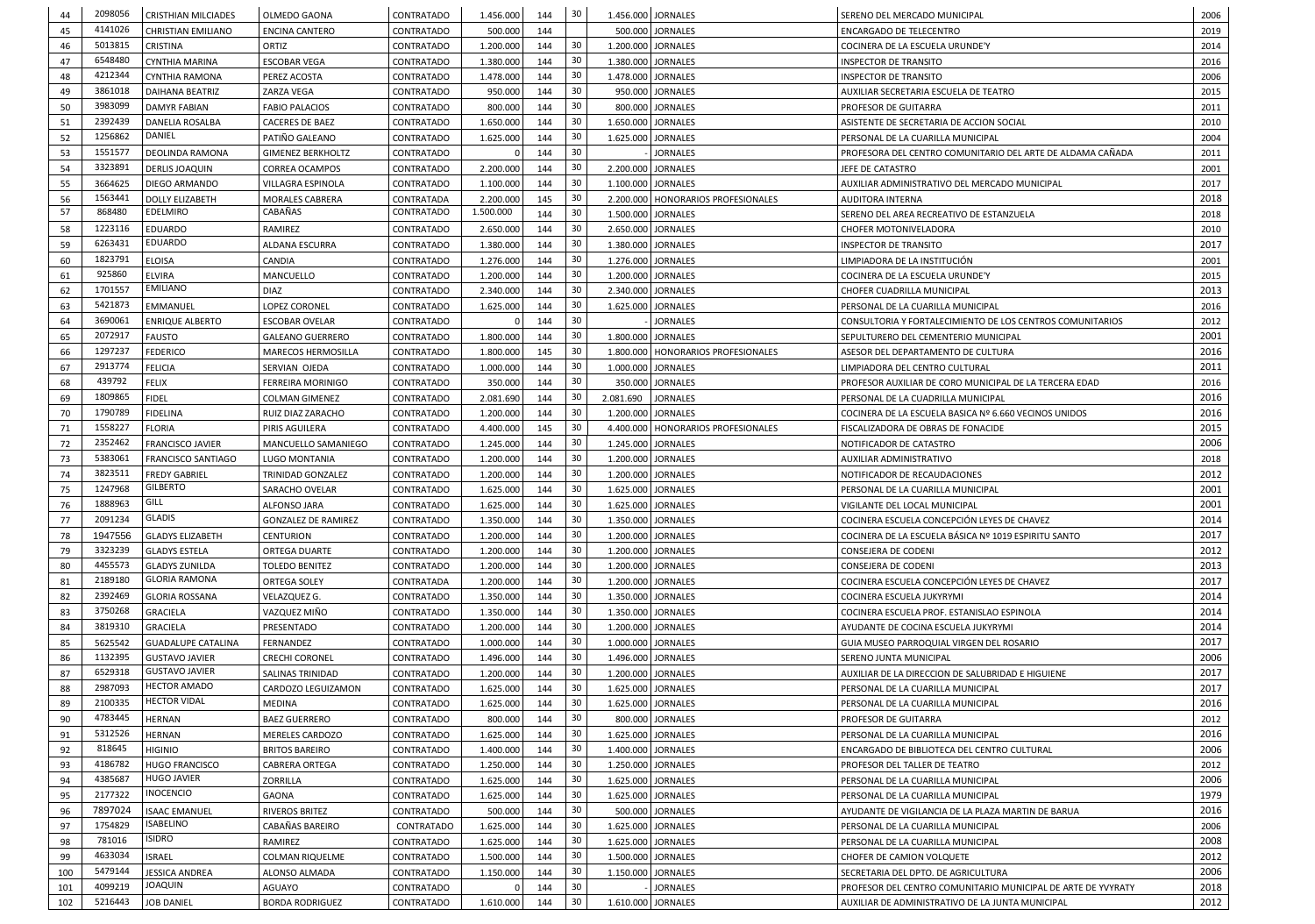| 103 | 4812502 | JOSÉ ANTONIO                               | SÁNCHEZ MARTINEZ            | CONTRATADO        | 1.380.000 | 144 | 30 |           | 1.380.000 JORNALES<br><b>INSPECTOR DE TRANSITO</b>                             |                                                                   |              |  |  |
|-----|---------|--------------------------------------------|-----------------------------|-------------------|-----------|-----|----|-----------|--------------------------------------------------------------------------------|-------------------------------------------------------------------|--------------|--|--|
| 104 | 4257617 | JOSE DE LOS SANTOS                         | <b>BELOTTO BRITEZ</b>       | CONTRATADO        | 1.334.000 | 144 | 30 |           | 1.334.000 JORNALES                                                             | SERENO MERCADO MUNICIPAL                                          | 2014         |  |  |
| 105 | 2928069 | <b>JOSÉ LUIS</b>                           | FERREIRA SALINAS            | CONTRATADO        | 1.625.000 | 144 | 30 |           | 1.625.000 JORNALES                                                             | PERSONAL DE LA CUARILLA MUNICIPAL                                 | 2006         |  |  |
| 106 | 3709771 | <b>JOSÉ LUIS</b>                           | <b>GONZALEZ BARBOTE</b>     | CONTRATADO        | 800.000   | 144 | 30 |           | 800.000 JORNALES                                                               | <b>ENCARGADO DE TELECENTRO</b>                                    | 2010         |  |  |
| 107 | 2498038 | <b>JOSEFINA</b>                            | <b>GONZALEZ VERA</b>        | CONTRATADO        | 1.290.000 | 144 | 30 |           | 1.290.000 JORNALES<br>SECRETARIA DE INTENDENCIA                                |                                                                   |              |  |  |
| 108 | 1282795 | <b>JUAN BAUTISTA</b>                       | <b>RIVEROS RODAS</b>        | CONTRATADO        |           | 144 | 30 |           | <b>JORNALES</b><br>PROFESOR DE GUARANI DE LA ESCUELA DE TEATRO                 |                                                                   |              |  |  |
| 109 | 4647534 | <b>JUAN GABRIEL</b>                        | ZARATE GONZALEZ             | CONTRATADO        | 1.200.000 | 144 | 30 |           | 1.200.000 JORNALES                                                             | AUXILIAR DE LA DIRECCION DE CATASTRO                              | 2018<br>2010 |  |  |
| 110 | 2339552 | <b>JUAN IGNACIO</b>                        | SERVIAN                     | CONTRATADO        | 1.500.000 | 144 | 30 | 1.500.000 | <b>JORNALES</b>                                                                |                                                                   |              |  |  |
|     | 5196321 | JUAN JOSÉ ANTONIO                          |                             |                   |           | 144 | 30 |           | CHOFER DEL CAMION VOLQUETE                                                     |                                                                   | 2018<br>2017 |  |  |
| 111 | 1666928 |                                            | <b>ESCURRA</b>              | <b>CONTRATADO</b> | 1.080.000 |     | 30 |           | 1.080.000 JORNALES                                                             | AUXILIAR DE RECURSOS HUMANOS                                      |              |  |  |
| 112 | 4592890 | <b>JUAN OBDULIO</b>                        | DIAZ DOMINGUEZ              | CONTRATADO        | 800.000   | 144 |    |           | 800.000 JORNALES<br>PROFESOR DE GUITARRA                                       |                                                                   | 2010         |  |  |
| 113 |         | <b>JUAN RAMON</b><br><b>JUANA CAROLINA</b> | AMARILLA LEGUIZAMON         | CONTRATADO        | 1.500.000 | 144 | 30 |           | 1.500.000 JORNALES                                                             | PERSONAL DE LA CUADRILLA MUNICIPAL                                | 2016         |  |  |
| 114 | 5630921 |                                            | <b>TORALES GONZALEZ</b>     | CONTRATADA        | 1.000.000 | 144 | 30 |           | 1.000.000 JORNALES                                                             | SECRETARIA DEL DEPARTAMENTO DE LA TERCERA EDAD                    | 2017         |  |  |
| 115 | 1136826 | <b>JULIO CESAR</b>                         | RODRIGUEZ PEREZ             | CONTRATADO        | 2.235.000 | 145 | 30 |           | 2.235.000   HONORARIOS PROFESIONALES                                           | ASESOR DE LA JUNTA MUNICIPAL                                      | 2017         |  |  |
| 116 | 3252500 | KARINA ELIZABETH                           | ACOSTA                      | CONTRATADO        | 1.350.000 | 144 | 30 |           | 1.350.000 JORNALES                                                             | COCINERA DE LA ESCUELA VECINOS UNIDOS                             | 2014         |  |  |
| 117 | 6036284 | LAURA ANALIA                               | <b>TORALES MENDEZ</b>       | CONTRATADA        | 1.200.000 | 144 | 30 |           | 1.200.000 JORNALES                                                             | ASISTENTE DE LA DIRECCION DE ADMINISTRACION Y FINANZAS            | 2018         |  |  |
| 118 | 3494710 | <b>LAURA DIANA</b>                         | CABAÑAS DE BRITEZ           | CONTRATADO        | 2.000.000 | 145 | 30 |           | 2.000.000   HONORARIOS PROFESIONALES                                           | DIRECTORA DE CODENI                                               | 2004         |  |  |
| 119 | 6660154 | <b>LAURA ISABEL</b>                        | <b>MARTINEZ GONZALEZ</b>    | CONTRATADA        | 900.000   | 144 | 30 |           | 900.000 JORNALES<br>ORDENANZA DE DOC                                           |                                                                   | 2018         |  |  |
| 120 | 2098883 | LAURA MARLENE                              | OVANDO CAMPUZANO            | CONTRATADO        | 500.000   | 144 | 30 |           | 500.000 JORNALES                                                               | PROFESORA DE CORO MUNICIPAL DE LA TERCERA EDAD                    | 2016         |  |  |
| 121 | 5783062 | LEYDA FABIANA                              | <b>ESTIGARRIBIA GIMENEZ</b> | CONTRATADO        |           | 144 | 30 |           | <b>JORNALES</b>                                                                | PROFESOR DEL CENTRO COMUNITARIO DE YBYRATY                        | 2012         |  |  |
| 122 | 6501630 | <b>LORENZO ARIEL</b>                       | LOPEZ CARDOZO               | CONTRATADO        | 1.380.000 | 144 | 30 |           | 1.380.000 JORNALES<br>POLICIA DE TRANSITO                                      |                                                                   | 2019         |  |  |
| 123 | 3540444 | LIDA RAMONA                                | LEÓN ADORNO                 | <b>CONTRATADO</b> | 1.625.000 | 144 | 30 |           | 1.625.000 JORNALES<br>PERSONAL DE LA CUARILLA MUNICIPAL                        |                                                                   | 2018         |  |  |
| 124 | 2098061 | LIDER ISAAC                                | VERA VEGA                   | CONTRATADO        | 1.460.000 | 144 | 30 |           | 1.460.000 JORNALES                                                             | SERENO MERCADO MUNICIPAL                                          | 2006         |  |  |
| 125 | 2466636 | <b>LIZ ANDREA</b>                          | <b>BENITEZ ISASI</b>        | CONTRATADO        | 800.000   | 144 | 30 |           | 800.000 JORNALES                                                               | PROFESORA DE DECLAMACIÓN DE LA ESCUELA Y EL TALLER DE DECLAMACIÓN | 2012         |  |  |
| 126 | 3492615 | <b>LUIS ALBERTO</b>                        | <b>MENDEZ</b>               | CONTRATADO        | 1.560.000 | 144 | 30 |           | 1.560.000 JORNALES                                                             | PERSONAL DE LA CUARILLA MUNICIPAL                                 | 2012         |  |  |
| 127 | 5711196 | MANUELA                                    | <b>VILLALBA ROTELA</b>      | CONTRATADO        | 1.160.000 | 144 | 30 |           | 1.160.000 JORNALES                                                             | PERSONAL DE LA CUARILLA MUNICIPAL                                 | 2017         |  |  |
| 128 | 2162857 | <b>MARCIANO</b>                            | YEGROS GONZALEZ             | CONTRATADO        | 1.540.000 | 144 | 30 |           | 1.540.000 JORNALES                                                             | PERSONAL DE LA CUADRILLA MUNICIPAL                                | 2001         |  |  |
| 129 | 1519072 | <b>MARCOS</b>                              | <b>DIAZ SAMANIEGO</b>       | CONTRATADO        | 1.500.000 | 144 | 30 |           | 1.500.000 JORNALES                                                             | CHOFER DE CAMION VOLQUETE                                         | 2011         |  |  |
| 130 | 2933473 | <b>MARCOS AURELIO</b>                      | <b>ACOSTA FIGUEREDO</b>     | CONTRATADO        | 1.800.000 | 144 | 30 |           | 1.800.000 JORNALES                                                             | AYUDANTE PARA CAMION COMPACTADOR                                  | 2004         |  |  |
| 131 | 3204412 | <b>MARIA ANDREA</b>                        | ACOSTA LEZCANO              | CONTRATADO        | 2.200.000 | 145 | 30 |           | 2.200.000   HONORARIOS PROFESIONALES<br>NUTRICIONISTA - FONACIDE               |                                                                   | 2010         |  |  |
| 132 | 3614739 | <b>MARIA CELINA</b>                        | LUGO DE ORTIZ               | CONTRATADO        | 1.200.000 | 144 | 30 |           | 1.200.000 JORNALES<br>COCINERA DE LA ESCUELA CONCEPCIÓN LEYES DE CHAVEZ        |                                                                   | 2017         |  |  |
| 133 | 2102710 | MARIA CRISTINA                             | <b>GONZALEZ YEGROS</b>      | CONTRATADO        | 1.625.000 | 144 | 30 |           | 1.625.000 JORNALES<br>PERSONAL DE CUADRILLA                                    |                                                                   | 2019         |  |  |
| 134 | 4982413 | MARIA DEL ROSARIO                          | PEREZ VAZQUEZ               | CONTRATADO        | 1.200.000 | 144 | 30 |           | 1.200.000 JORNALES<br>COCINERA DE LA ESCUELA BÁSICA Nº 1359 DON CARLOS CALCENA |                                                                   | 2017         |  |  |
| 135 | 2318833 | <b>MARIA ELENA</b>                         | ALCARAZ GOMEZ               | CONTRATADO        | 970.000   | 144 | 30 |           | 970.000 JORNALES                                                               |                                                                   | 2014         |  |  |
|     | 5540070 |                                            | PEÑA VERA                   |                   |           | 144 | 30 |           | 1.500.000 JORNALES                                                             | PROFESORA DE DANZA FOLCLORICA                                     | 2013         |  |  |
| 136 | 1063743 | <b>MARIA GISSEL</b>                        |                             | CONTRATADO        | 1.500.000 |     | 30 |           |                                                                                | LIQUIDADORA DE IMPUESTOS                                          |              |  |  |
| 137 | 1975588 | <b>MARIA GLORIA</b>                        | CARDOZO DE MERELES          | CONTRATADO        | 1.200.000 | 144 |    |           | 1.200.000 JORNALES                                                             | COCINERA DE LA ESCUELA LAUREANA VEGA                              | 2014         |  |  |
| 138 |         | <b>MARIA INES</b><br><b>MARIA LUISA</b>    | ACOSTA DE CAMPUZANO         | CONTRATADO        | 1.200.000 | 144 | 30 |           | 1.200.000 JORNALES                                                             | COCINERA DE LA ESCUELA LAUREANA VEGA                              | 2014         |  |  |
| 139 | 2498036 |                                            | ROMERO                      | CONTRATADO        | 1.000.000 | 144 | 30 |           | 1.000.000 JORNALES                                                             | ENCARGADA DE BIBLIOTECA DEL CENTRO CULTURAL Y ARTESANAL           | 2016         |  |  |
| 140 | 5033755 | MARIA MAGDALENA                            | FERNANDEZ ROA               | CONTRATADO        | 1.350.000 | 144 | 30 |           | 1.350.000 JORNALES                                                             | COCINERA DE LA ESCUELA BÁSICA Nº 1019 ESPIRITU SANTO              | 2017         |  |  |
| 141 | 2284382 | <b>MARIA MAXIMA</b>                        | <b>GAONA FRANCO</b>         | <b>CONTRATADO</b> | 1.350.000 | 144 | 30 |           | 1.350.000 JORNALES                                                             | COCINERA DE LA ESCUELA MEDALLA MILAGROSA                          | 2014         |  |  |
| 142 | 3331661 | MARÍA VICTORINA                            | CANTERO                     | CONTRATADO        | 1.625.000 | 144 | 30 |           | 1.625.000 JORNALES                                                             | PERSONAL DE LA CUARILLA MUNICIPAL                                 | 2006         |  |  |
| 143 | 5872263 | <b>MARIA VIVIANA</b>                       | OJEDA NAVARRO               | CONTRATADO        | 1.200.000 | 144 | 30 |           | 1.200.000 JORNALES<br>PERSONAL DE LIMPIEZA                                     |                                                                   | 2018         |  |  |
| 144 | 1848651 | <b>MARIO LUIS</b>                          | <b>ESCOBAR ROJAS</b>        | CONTRATADO        | 2.362.000 | 141 | 30 |           | 2.362.000 TECNICO<br>ENCARGADO DE COMISIONES VECINALES                         |                                                                   | 2012         |  |  |
| 145 | 3964042 | MARTA ISABEL                               | RAMIREZ BAEZ                | CONTRATADO        | 1.500.000 | 144 | 30 |           | 1.500.000 JORNALES<br>LIQUIDADORA DE IMPUESTOS                                 |                                                                   | 2014         |  |  |
| 146 | 1746262 | <b>MARTIN</b>                              | SANABRIA GONZALEZ           | <b>CONTRATADO</b> | 1.276.000 | 144 | 30 |           | 1.276.000 JORNALES<br>PERSONAL DE LA CUARILLA MUNICIPAL                        |                                                                   | 2006         |  |  |
| 147 | 5262483 | <b>MARY ESTER</b>                          | <b>DELGADO RIQUELME</b>     | CONTRATADO        |           | 144 | 30 |           | <b>JORNALES</b>                                                                | PROFESORA DEL CENTRO COMUNITARIO MUNICIPAL DE ARTE DE YVYRATY     | 2018         |  |  |
| 148 | 3354855 | <b>MAXIMO DANIEL</b>                       | ORTEGA AYALA                | CONTRATADO        | 2.500.000 | 141 | 30 |           | 2.500.000 JORNALES                                                             | DIRECTOR DE TRANSITO                                              | 2016         |  |  |
| 149 | 1026790 | MEDARDO SALUSTIANO                         | <b>BOGADO GONZALEZ</b>      | CONTRATADO        | 4.950.000 | 145 | 30 |           | 4.950.000   HONORARIOS PROFESIONALES                                           | ASESOR ECONÓMICO Y CONTADOR                                       | 2007         |  |  |
| 150 | 1754110 | <b>MERCEDES</b>                            | ALVAREZ                     | CONTRATADO        | 1.276.000 | 144 | 30 |           | 1.276.000 JORNALES                                                             | LIMPIADORA DE LA INSTITUCIÓN                                      | 2006         |  |  |
| 151 | 619291  | MIGUEL ÁNGEL                               | RODRÍGUEZ FERNANDEZ         | CONTRATADO        | 5.000.000 | 141 | 30 |           | 5.000.000 TECNICO                                                              | DIRECTOR DE RECAUDACIÓN                                           | 2012         |  |  |
| 152 | 3843873 | <b>MILCIADES</b>                           | SERVIAN OVELAR              | <b>CONTRATADO</b> | 1.625.000 | 144 | 30 |           | 1.625.000 JORNALES                                                             | PERSONAL DE CUADRILLA                                             | 2019         |  |  |
| 153 | 3854793 | MILNER RODRIGO                             | <b>FRANCO ALEMAN</b>        | CONTRATADO        | 1.300.000 | 144 | 30 |           | 1.300.000 JORNALES                                                             | CHOFER DE DIRECCIÓN DE OBRAS                                      | 2011         |  |  |
| 154 | 2046954 | <b>MIRIAN ELISA</b>                        | <b>CHAVEZ DE CORONEL</b>    | CONTRATADO        | 1.300.000 | 144 | 30 |           | 1.300.000 JORNALES                                                             | COBRADORA DE MERCADO                                              | 2009         |  |  |
| 155 | 2943206 | <b>MIRTHA</b>                              | <b>INSFRAN</b>              | CONTRATADO        | 1.430.000 | 144 | 30 |           | 1.430.000 JORNALES                                                             | LIMPIADORA JUNTA MUNICIPAL                                        | 2001         |  |  |
| 156 | 2122790 | MIRYAN                                     | ARZAMENDIA                  | CONTRATADO        | 1.625.000 | 144 | 30 |           | 1.625.000 JORNALES                                                             | PERSONAL DE LA CUARILLA MUNICIPAL                                 | 2001         |  |  |
| 157 | 3228515 | NATALIA NOEMÍ                              | CÁCERES GAONA               | CONTRATADO        | 1.900.000 | 145 | 30 |           | 1.900.000   HONORARIOS PROFESIONALES                                           | NUTRICIONISTA - FONACIDE                                          | 2014         |  |  |
| 158 | 1432314 | NICASIO DEL PILAR                          | <b>OVIEDO</b>               | CONTRATADO        | 1.625.000 | 144 | 30 |           | 1.625.000 JORNALES                                                             | PERSONAL DE LA CUARILLA MUNICIPAL                                 | 2012         |  |  |
|     | 569379  | <b>NIDIA</b>                               |                             |                   |           |     | 30 |           | 1.000.000 JORNALES                                                             |                                                                   |              |  |  |
| 159 | 928582  |                                            | SANABRIA DE SANTANDER       | CONTRATADO        | 1.000.000 | 144 | 30 |           |                                                                                | PROFESORA DE LITERATUTA DE LA ESCUELA DE DECLAMACIÓN              | 2001<br>2006 |  |  |
| 160 |         | NIDIA EULOGIA                              | ACOSTA DE PEREZ             | CONTRATADO        | 1.276.000 | 144 |    |           | 1.276.000 JORNALES                                                             | LIMPIADORA DE LA INSTITUCIÓN                                      |              |  |  |
| 161 |         | 3516113   NIDIA RAQUEL                     | <b>MEZA ROBLES</b>          | CONTRATADO        | 1.200.000 | 144 | 30 |           | 1.200.000 JORNALES                                                             | COCINERA DE LA ESCUELA CONCEPCIÓN LEYES DE CHAVEZ                 | 2014         |  |  |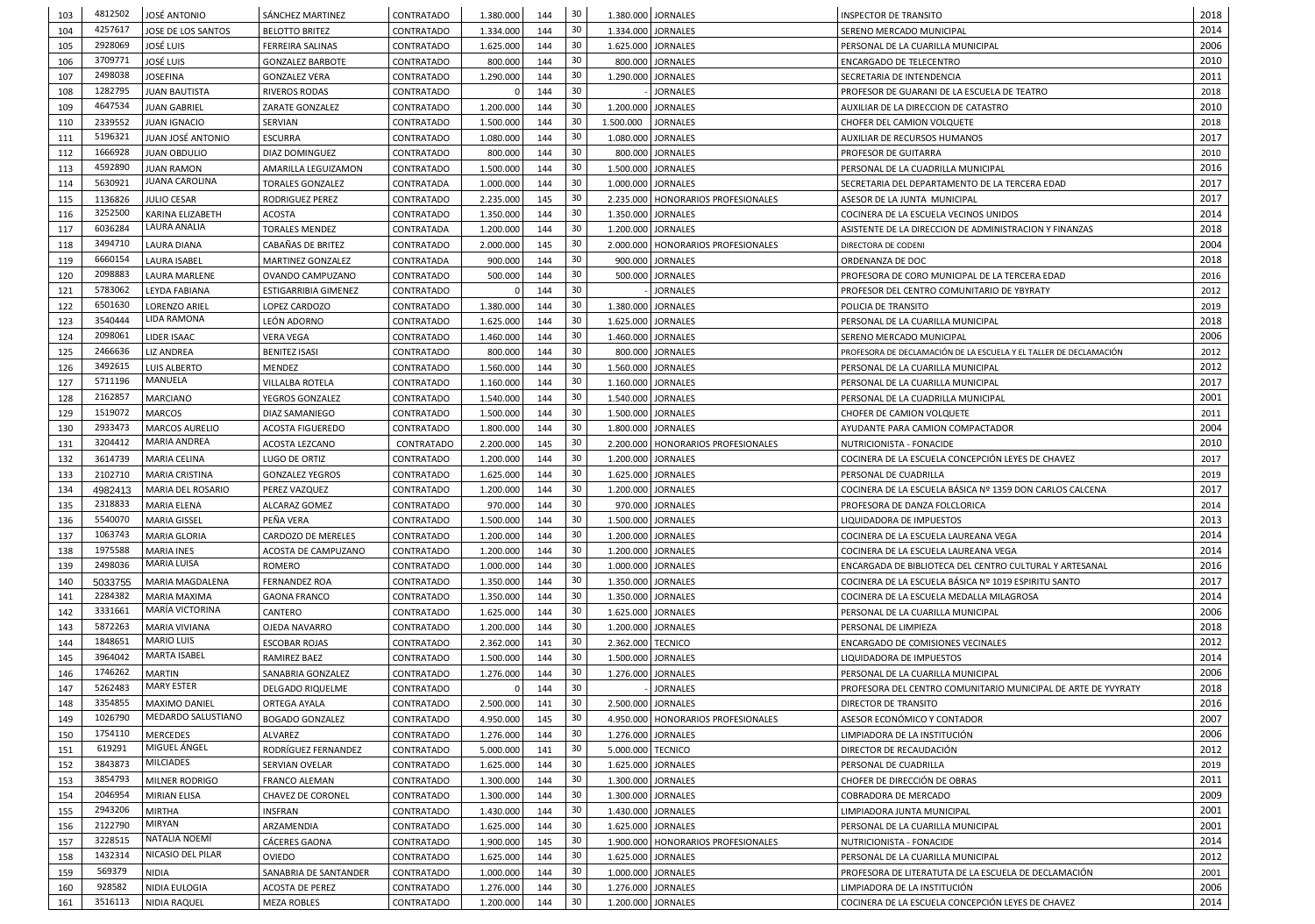| 162 | 3524751 | NILDA ANTONIA               | <b>RICHER CHAVEZ</b>      | CONTRATADO         | 1.100.000   | 144 | 30  |                    | 1.100.000 JORNALES<br>SECRETARIA DE DEPARTAMENTO DE SUMINISTRO                    |                                                            |      |
|-----|---------|-----------------------------|---------------------------|--------------------|-------------|-----|-----|--------------------|-----------------------------------------------------------------------------------|------------------------------------------------------------|------|
| 163 | 2215348 | NILDA BEATRIZ               | <b>GUTIERREZ DE ARCE</b>  | CONTRATADO         | 500.000     | 144 | 30  |                    | 500.000 JORNALES                                                                  | ENCARGADA DE COMERCIALIZACIÓN DE PRODUCTOS ARTESANALES     | 2018 |
|     |         |                             |                           |                    |             | 145 | 30  |                    | 2.200.000   HONORARIOS PROFESIONALES                                              | DIRECTORA DE SALUBRIDAD E HIGIENE                          | 2016 |
| 164 | 3982589 | NILDA CONCEPCION            | <b>GONZALEZ CABALLERO</b> | CONTRATADO         | 2.700.000   | 133 | 30  | 500.000            | BONIFICACIONES Y GRATIFICACIONES                                                  | DIRECTORA DE SALUBRIDAD E HIGIENE                          | 2016 |
| 165 | 4132772 | NÍNIVE MARIA ALEJANDRA      | <b>ARCE CHAMORRO</b>      | CONTRATADO         | 970.000     | 144 | 30  |                    | 970.000 JORNALES                                                                  | PROFESORA DE DANZA JAZZ                                    |      |
| 166 | 3448169 | NOELIA ISIDORA              | SALINAS CABAÑAS           | CONTRATADO         | 1.330.000   | 144 | 30  |                    | 1.330.000 JORNALES                                                                | <b>RECEPCIONISTA</b>                                       | 2004 |
| 167 | 3303069 | <b>NORMA BEATRIZ</b>        | <b>PEREZ RUIZ</b>         | CONTRATADO         | 1.350.000   | 144 | 30  |                    | 1.350.000 JORNALES                                                                | COCINERA DE LA ESCUELA URUNDE'Y                            | 2014 |
| 168 | 2103153 | <b>OSCAR ARSENIO</b>        | ALVARENGA CABAÑAS         | CONTRATADO         | 1.625.000   | 144 | 30  |                    | 1.625.000 JORNALES                                                                | PERSONAL DE LA CUARILLA MUNICIPAL                          | 2017 |
| 169 | 2128046 | <b>OSCAR</b>                | <b>ALFONSO CACERES</b>    | <b>CONTRATADO</b>  | 1.500.000   | 144 | 30  |                    | 1.500.000 JORNALES<br>ENCARGADO DE LIMPIADORES DE LA INSTITUCIÓN                  |                                                            | 2019 |
| 170 | 4218576 | OSCAR ASUNCIÓN              | RODRIGUEZ ORTIZ           | CONTRATADO         | 1.800.000   | 144 | 30  |                    | 1.800.000 JORNALES<br>ENCARGADO DE MANTENIMIENTO Y REPARACIONES DE REP. MUNIC     |                                                            | 2016 |
| 171 | 1245050 | PABLO                       | <b>ROA</b>                | CONTRATADO         | 1.700.000   | 144 | 30  |                    | 1.700.000 JORNALES                                                                | DIRECTOR DEL MERCADO MUNICIPAL                             | 2016 |
| 172 | 1697871 | PAOLA MARIA                 | <b>ROJAS PANIAGUA</b>     | CONTRATADO         | 1.035.000   | 144 | 30  |                    | 1.035.000 JORNALES                                                                | PROFESORA DE DECLAMACIÓN DE LA ESCUELA DE DECLAMACIÓN      | 2010 |
| 173 | 3974912 | PAOLA ASUNCIÓN              | <b>ZARZA VEGA</b>         | CONTRATADO         |             | 144 | 30  |                    | <b>JORNALES</b>                                                                   | PROFESORA DEL CENTRO COMUNITARIO DEL ARTE DE YBYRATY       | 2012 |
| 174 | 1489727 | <b>PORFIRIA</b>             | LÓPEZ DE MORENO           | <b>CONTRATADO</b>  | 1.298.000   | 144 | 30  |                    | 1.298.000 JORNALES                                                                | LIMPIADORA DE LA INSTITUCIÓN                               | 2007 |
| 175 | 713751  | PORFIRIO SAMUEL             | <b>CACERES REINOZZO</b>   | CONTRATADO         | 920.000     | 144 | 30  |                    | 920.000 JORNALES                                                                  | SERENO DE CAPEDI                                           | 2004 |
| 176 | 2315455 | RAFAELA                     | <b>BARBOTTE DE YEGROS</b> | CONTRATADO         | 1.500.000   | 144 | 30  |                    | 1.500.000 JORNALES                                                                | ASISTENDE DE LA SECRETARIA DE LA MUJER                     | 2016 |
| 177 | 1771781 | <b>RAMON</b>                | <b>BENITEZ ESCOBAR</b>    | CONTRATADO         | 1.478.000   | 144 | 30  |                    | 1.478.000 JORNALES                                                                | <b>INSPECTOR DE TRANSITO</b>                               | 2001 |
| 178 | 1713845 | <b>RAMON ARTEMIO</b>        | ALDAMA CENTURIÓN          | CONTRATADO         | 3.900.000   | 145 | 30  |                    | 3.900.000   HONORARIOS PROFESIONALES                                              | JEFE DE GABINETE                                           | 2014 |
| 179 | 1898186 | RAMONA                      | <b>ORTIZ OJEDA</b>        | CONTRATADO         | 2.362.070   | 144 | 30  |                    | 2.362.070 JORNALES                                                                | ENCARGADA DE SECRETARIA DE ACCION SOCIAL                   | 2010 |
| 180 | 1667958 | <b>REGIS</b>                | CABAÑAS RIVEROS           | CONTRATADO         | 1.344.000   | 144 | 30  |                    | 1.344.000 JORNALES                                                                | <b>SERENO MUNICIPAL</b>                                    | 2015 |
| 181 | 4635983 | REINALDO                    | <b>ALFONSO RUIZ DIAZ</b>  | <b>CONTRATADO</b>  | 1.625.000   | 144 | 30  |                    | 1.625.000 JORNALES                                                                | PERSONAL DE LA CUADRILLA MUNICIPAL                         | 2017 |
| 182 | 5024267 | <b>RICARDO</b>              | <b>GAONA</b>              | CONTRATADO         | 1.200.000   | 144 | 30  |                    | 1.200.000 JORNALES                                                                | <b>CHOFER DE CODENI</b>                                    | 2017 |
| 183 | 4387304 | <b>ROBERT DAMIR</b>         | <b>JARA MARECOS</b>       | CONTRATADO         | 800.000     | 144 | 30  |                    | 800.000 JORNALES                                                                  | PROFESOR DE GUITARRA                                       | 2013 |
| 184 | 4752535 | <b>ROBERTO</b>              | <b>FIGUEREDO</b>          | CONTRATADO         | 2.200.000   | 144 | 30  |                    | 2.200.000 JORNALES                                                                | CHOFER CAMION COMPACTADOR                                  | 2011 |
| 185 | 4186368 | ROBERTO RAMON               | <b>GONZALEZ ROMAN</b>     | CONTRATADO         |             | 144 | 30  |                    | <b>JORNALES</b>                                                                   | PROFESOR DE TEORIA TEATRAL DE LA ESCUELA DE TEATRO         |      |
| 186 | 4109409 | <b>RODOLFO</b>              | VILLASBOA PÉREZ           | CONTRATADO         | 2.500.000   | 145 | 30  |                    | 2.500.000   HONORARIOS PROFESIONALES<br>ENCARGADO DEL DEPARTAMENTO DE AGRICULTURA |                                                            | 2017 |
| 187 | 6258341 | <b>RODRIGO FABIAN</b>       | LEÓN FRETES               | CONTRATADO         | 1.625.000   | 144 | 30  |                    | 1.625.000 JORNALES                                                                | PERSONAL DE LA CUADRILLA MUNICIPAL                         | 2017 |
| 188 | 4981501 | ROMINA                      | <b>FLORENTIN MEDINA</b>   | CONTRATADO         | 1.150.000   | 144 | 30  |                    | 1.150.000 JORNALES                                                                | <b>AUXILIAR DE OBRAS</b>                                   | 2011 |
| 189 | 3331686 | <b>RONNY EMILIO</b>         | AMARILLA RIVEROS          | <b>CONTRATADO</b>  | 1.500.000   | 144 | 30  |                    | 1.500.000 JORNALES                                                                | CHOFER DE TRACTOR AGRICOLA                                 | 2011 |
| 190 | 5383925 | <b>RUTH MARIZA</b>          | <b>TORRES GOMEZ</b>       | CONTRATADO         | 450.000     | 144 | 30  |                    | 450.000 JORNALES                                                                  | PROFESORA AUXILIAR DE DANZA FOLCLORICA                     | 2013 |
| 191 | 5124200 | SAMUEL                      | <b>VELAZQUEZ ESCOBAR</b>  | CONTRATADO         | 1.500.000   | 145 | -30 |                    | 1.500.000 HONORARIOS PROFESIONALES                                                | ASISTENTE TECNICO DEL DEPARTAMENTO DE AGRICULTURA          | 2018 |
| 192 | 1961195 | SANTIAGO                    | <b>ESCOBAR PRESENTADO</b> | CONTRATADO         | 1.334.000   | 144 | -30 |                    | 1.334.000 JORNALES                                                                | SERENO POLIDEPORTIVO MUNICIPAL                             | 1985 |
| 193 | 1282634 | <b>SANTOS</b>               | <b>ROJAS ORTEGA</b>       | CONTRATADO         | 1.180.000   | 144 | 30  | 1.180.000 JORNALES |                                                                                   | SERENO MUNICIPAL (ESCUELA YBYRATY)                         | 2006 |
| 194 | 5626941 | SERGIO DAVID                | <b>FRETES OVELAR</b>      | CONTRATADO         | 1.500.000   | 144 | -30 |                    | 1.500.000 JORNALES                                                                | ENCARGADO DE LA SECRETARIA DE LA JUVENTUD                  | 2019 |
| 195 | 3534668 | SILVINA                     | LOPEZ RUIZ DIAZ           | CONTRATADO         | 1.200.000   | 144 | 30  |                    | 1.200.000 JORNALES                                                                | COCINERA DE LA ESCUELA BÁSICA Nº 1359 DON CARLOS CALCENA   | 2017 |
| 196 | 1094356 | SINDULFO                    | <b>GONZALEZ MENDEZ</b>    | CONTRATADO         | 1.500.000   | 144 | 30  | 1.500.000          | <b>JORNALES</b>                                                                   | CHOFER DEL CAMION BOLQUETE                                 | 2017 |
| 197 | 3493490 | <b>TOMAS</b>                | <b>MORINIGO</b>           | CONTRATADO         | 1.800.000   | 144 | 30  |                    | 1.800.000 JORNALES                                                                | AYUDANTE CAMION COMPACTADOR                                | 2010 |
| 198 | 4146105 | FREDDY ROLANDO              | LUGO MENCIA               | CONTRATADO         | 500.000     | 144 | 30  |                    | 500.000 JORNALES                                                                  | UJIER DE LA INTENDENCIA                                    | 2018 |
| 199 | 2082599 | <b>VICTOR ARMANDO</b>       | <b>COLMAN ROJAS</b>       | CONTRATADO         | 1.500.000   | 144 | 30  |                    | 1.500.000 JORNALES                                                                | SERENO DEL CENTRO CULTURAL                                 | 2006 |
| 200 | 998955  | <b>VICTOR ESTEBAN RAMON</b> | <b>GAONA SERVIN</b>       | CONTRATADO         | 1.600.000   | 144 | 30  |                    | 1.600.000 JORNALES                                                                | CHOFER DE LA JUNTA MUNICIPAL                               | 2014 |
| 201 | 4067642 | <b>VICTOR HUGO</b>          | <b>ROMERO RODRIGUEZ</b>   | CONTRATADO         | 1.000.000   | 144 | -30 |                    | 1.000.000 JORNALES                                                                | GUARDIA DEL LOCAL DE LA JUNTA MUNICIPAL                    | 2019 |
| 202 | 696705  | <b>VICTOR RAMON</b>         | <b>FERNANDEZ FRIZZOTI</b> | CONTRATADO         | 1.478.000   | 144 | 30  |                    | 1.478.000 JORNALES                                                                | <b>INSPECTOR DE TRANSITO</b>                               | 2001 |
| 203 | 1501251 | <b>VIRGINIO</b>             | MEDINA                    | CONTRATADO         | 1.625.000   | 144 | 30  |                    | 1.625.000 JORNALES                                                                | SERENO MUNICIPAL                                           | 2001 |
| 204 | 1992919 | <b>WILBERTO</b>             | <b>FLORENTIN</b>          | CONTRATADO         | 1.625.000   | 144 | -30 |                    | 1.625.000 JORNALES                                                                | PERSONAL DE LA CUARILLA MUNICIPAL                          | 2016 |
| 205 | 4332083 | <b>WILSON</b>               | PEREZ YEGROS              | CONTRATADO         | 1.380.000   | 144 | 30  |                    | 1.380.000 JORNALES                                                                | <b>INSPECTOR DE TRANSITO</b>                               | 2016 |
| 206 | 5628204 | <b>WILSON FABIAN</b>        | GONZALEZ                  | CONTRATADO         | 1.625.000   | 144 | -30 |                    | 1.625.000 JORNALES                                                                | SERENO MUNICIPAL                                           | 2009 |
| 207 | 4448513 | <b>DIEGO AMIR</b>           | MONTIEL DUARTE            | CONTRATADO         |             | 144 | 30  |                    | 0 JORNALES                                                                        | PROF. DE SEMINARIO DE LA ESC. DE TEATRO                    | 2018 |
| 208 | 4132760 | YANINA ALEJANDRA            | <b>ARCE CHAMORRO</b>      | CONTRATADO         | 450.000     | 144 | 30  |                    | 450.000 JORNALES                                                                  | PROFESORA AUXILIAR DE DANZA JAZZ                           | 2015 |
| 209 | 2369845 | <b>ZUNILDA</b>              | LEGUIZAMÓN ESTECHE        | CONTRATADO         | 500.000     | 144 | 30  |                    | 500.000 JORNALES                                                                  | PROFESORA DE DICCIÓN Y DECLAMACIÓN DE LA ESCUELA DE TEATRO | 1997 |
|     |         |                             |                           | <b>CONTRATADOS</b> | 288.744.560 |     |     | 288.744.560        |                                                                                   |                                                            |      |



**COMISIONADOS E** 2.860.000

**524.994.881**